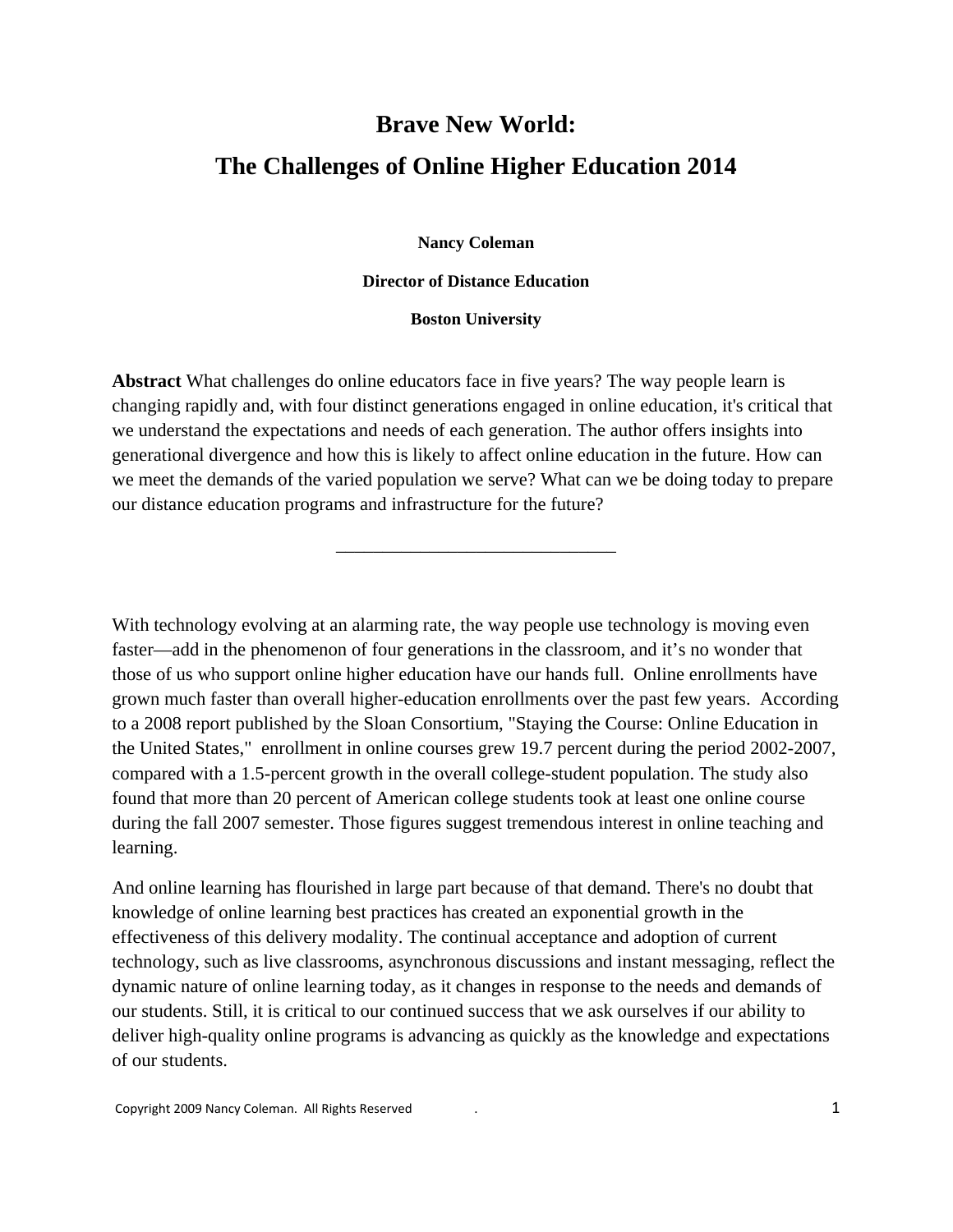At Boston University, the majority of our online programs are geared to meeting the needs of learners at the graduate level. Our typical student is between 30 and 50 years of age, works fulltime, has a family, and is an expert multi-tasker. It's easy for us to assume that our students are focused exclusively on their online education, but the reality is that online courses must compete with a host of other technologies and priorities for students' attention. Given that time- and activity-challenged learner profile, we understand that there will be many factors that will be critical to our success in continuing to build the credibility and reliability of the online-delivery modality.

Our observation of our online students shows us that these adult learners tend to be practical problem solvers. They are autonomous and goal-oriented, often asking "why?" at every turn. They have a wide range of motives for seeking out online learning opportunities—among them the desire for professional advancement, the desire to make a difference, and a personal or workrelated interest in the subject. Our students range from those who are fully comfortable with technology and the concept of online learning to those who are nervous about their ability to succeed in the distance learning environment. With a twenty-year or greater age range likely in any given online classroom, we must serve different generations of learners equally effectively.

We can plan for this **generational divergence** if we recognize the qualities that characterize each generation and understand that each generation is moving in a different direction. In the population we serve we find representatives of all the following widely recognized generations:

**Baby Boomers** – Usually defined as those born between World War II and 1964, Boomers grew up with the good life. Their traditional parents wanted them to have the best—including a better way of life—resulting in the creation of the "Me" generation. Boomers thrive on constant change and they value possibility. They see hard work as the way to get to the next level. Though they can be self-absorbed and overeager to be the one in the spotlight, they also value teamwork and non-conformity and appreciate group activities and rewards.

**Generation X** - Born in the late 1960s and the 1970s, Gen-Xers grew up with uncertainty, with many of them being survivors of divorce. As a result, they tend to be more entrepreneurial in their approach and not as trusting of large institutions as Boomers and other earlier generations. They have been characterized as cynical, questioning and cautious. Independent in their thinking, they constantly seek information and prefer managing their own time and solving their own problems. Though they are skeptical of authority, Xers value lots of feedback and use it to adapt to new situations. They are tech-savvy, favoring quick pieces of information, and prefer email over meetings and long correspondence.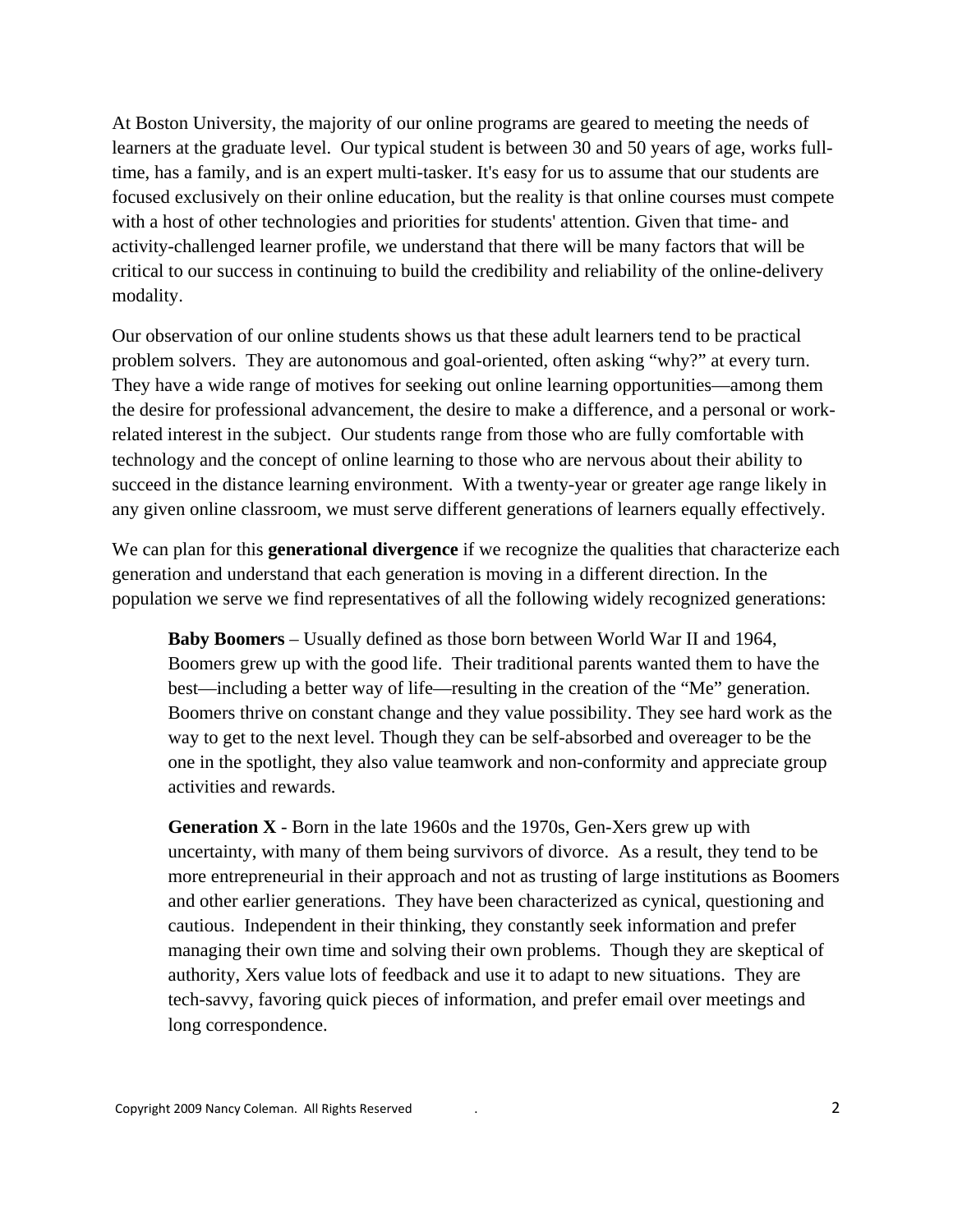**Millennials** (also known as Gen Y) – This group is comprised of those who grew up during the high-tech revolution. Born between 1980 and 2000, they're a generation nearly as large as the Baby Boomers and they're charged with potential. They are the first entirely tech-savvy generation to enter the workplace. They're sociable, optimistic, talented, well educated, collaborative, open-minded, influential, and achievementoriented. They've always felt sought after, needed, indispensable. Providing frequent and systematic feedback in real time (as it happens) is critical when working with them.

In addition, we also have some students who are **Traditionals**. These adult learners were born before 1945 and witnessed world wars and a boom in technology unlike has any that had ever been seen before. At this point in their lives, they are typically motivated by a pure desire to learn.

This much diversity in age, lifestyle, and attitude in the online classroom means that the motivation among students in one class can vary greatly. In most online learning classrooms today, Gen-Xers probably form a slight majority, with Baby Boomers a close second. But when we look ahead to 2014, we need to anticipate the increasing impact of Millennials in the classroom. We can do this by balancing the pedagogical approach we choose with appropriate use of technology—to the extent that institutional constraints allow us.

Fortunately, many of the tools we are already using will fit this population well. But we need to plan now to manage the expectations of older students, preparing them for change. We can do this best by allowing students a measure of autonomy within the classroom, and by focusing on the deliverables that meet the online learning objectives, and not on the means of getting there.

It can be argued that online discussions, which have been for years the primary mode of engaging interactively in online courses, may actually help students think more critically than face-to-face discussion sessions. There will be research for years to come on that topic, but one thing we know for sure is that discussion boards allow shy students to voice their opinion in a non-threatening way. At Boston University, although the online courses are essentially asynchronous, we have enabled many forms of synchronous student communication, including assorted chat tools and a live classroom feature where students can make presentations to the class in real time.

These tools fit well with the motivation of both our current and anticipated student populations meeting their needs for autonomy and immediacy, and allowing them to experience the selfactualization and social interaction that our increasing population of Millennials will demand. Going forward to 2014, we must recognize that multi-tasking will be a way of life for our students, and that they will prefer doing to knowing and trial-and-error to logic. We will find that they are highly literate in the new mode of assembling pieces of information to form their own perception and understanding.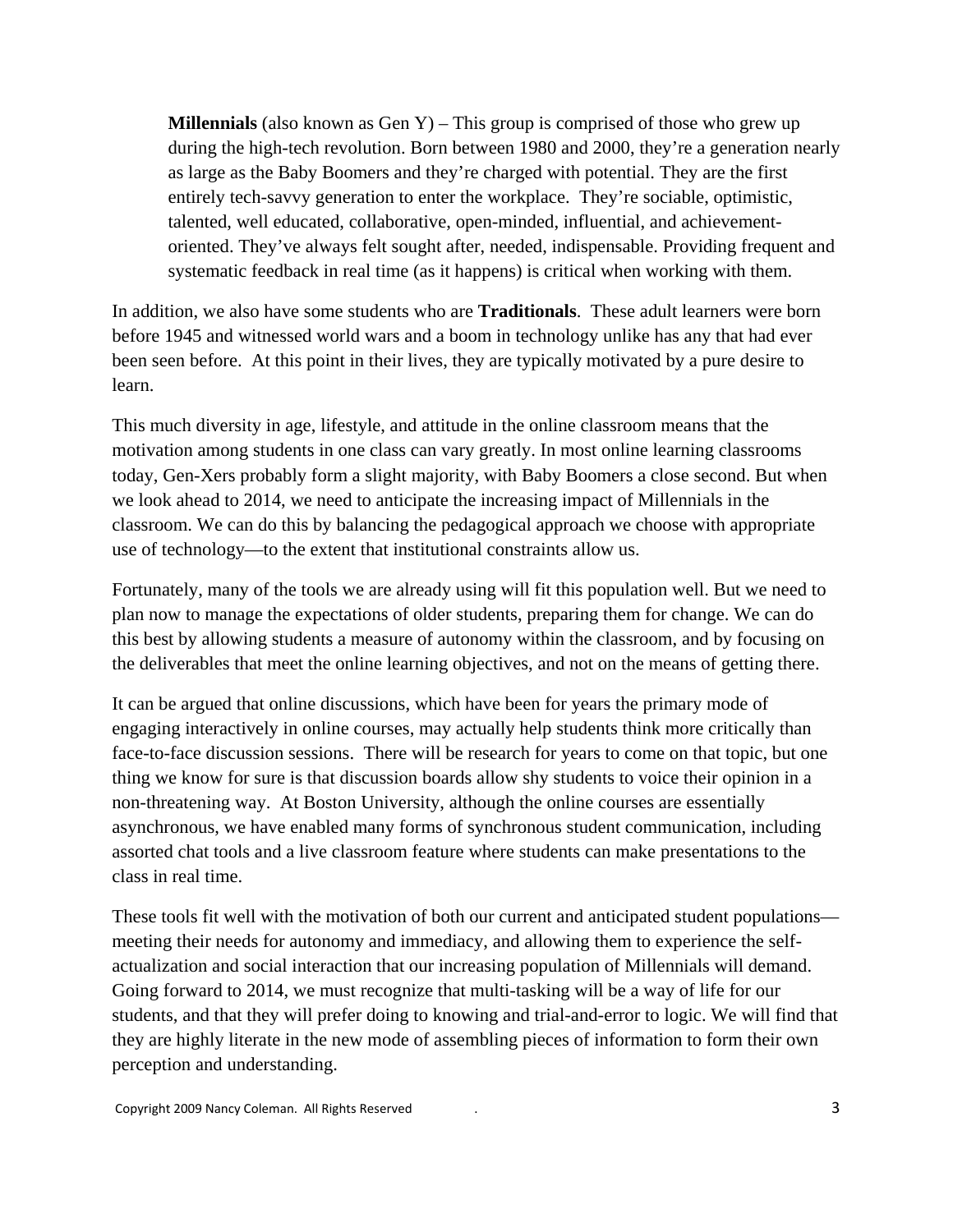As this suggests, students have come to expect that courses will be structured in a way that allows, invites and enables their input. Findings recently released from the Speak Up project indicate that students in the coming years will continue to take more accountability for their own learning. As technology has enabled students to become more participatory learners, there are four elements that will be key to their success as students. These elements, known as the 4-Cs, are:

- 1. Contribution
- 2. Communication
- 3. Collaboration
- 4. Creation

In fact, the process of content development will be as valuable as the end result, suggesting that tools such as wikis, blogs and other collaboration tools will continue to grow in use.

The student of 2014 will have grown up with the Internet and cell phones. They will be comfortable communicating electronically with each other and with a wide array of other populations. As online educators, we need to continually enable that type of communication, and make it more robust.

We hear a lot about the increased need for portability of education, and while we have found that podcasting—once everyone's likely next step—is not the answer, we are still exploring the use of tools such as Twitter. But there are practical applications that we can focus on now that will serve us well moving forward.

Prioritizing the course development process will be a significant step in this evolution. The changing role of faculty begins in this development process, when the new division of labor requires faculty to partner closely with skilled non-faculty professionals who can help them incorporate the appropriate technology and plan for engaging all types of learners. Once the course begins, faculty often find that they must relearn their traditional skills in the new environment—managing a class, being accessible to students, and most of all, creating a "presence" in the classroom all require that faculty learn new ways of practicing familiar skills.

But we as well as faculty must accept this new paradigm and move toward it if we are to be ready to meet the increasing numbers as well as the increasing diversity of online students in 2014. Given these anticipated changes, it will be critical that as online educators, we evolve in three ways: we must become more student-centric, more focused on the changing technological environment, and even more actively engaged with our faculty partners than we are now.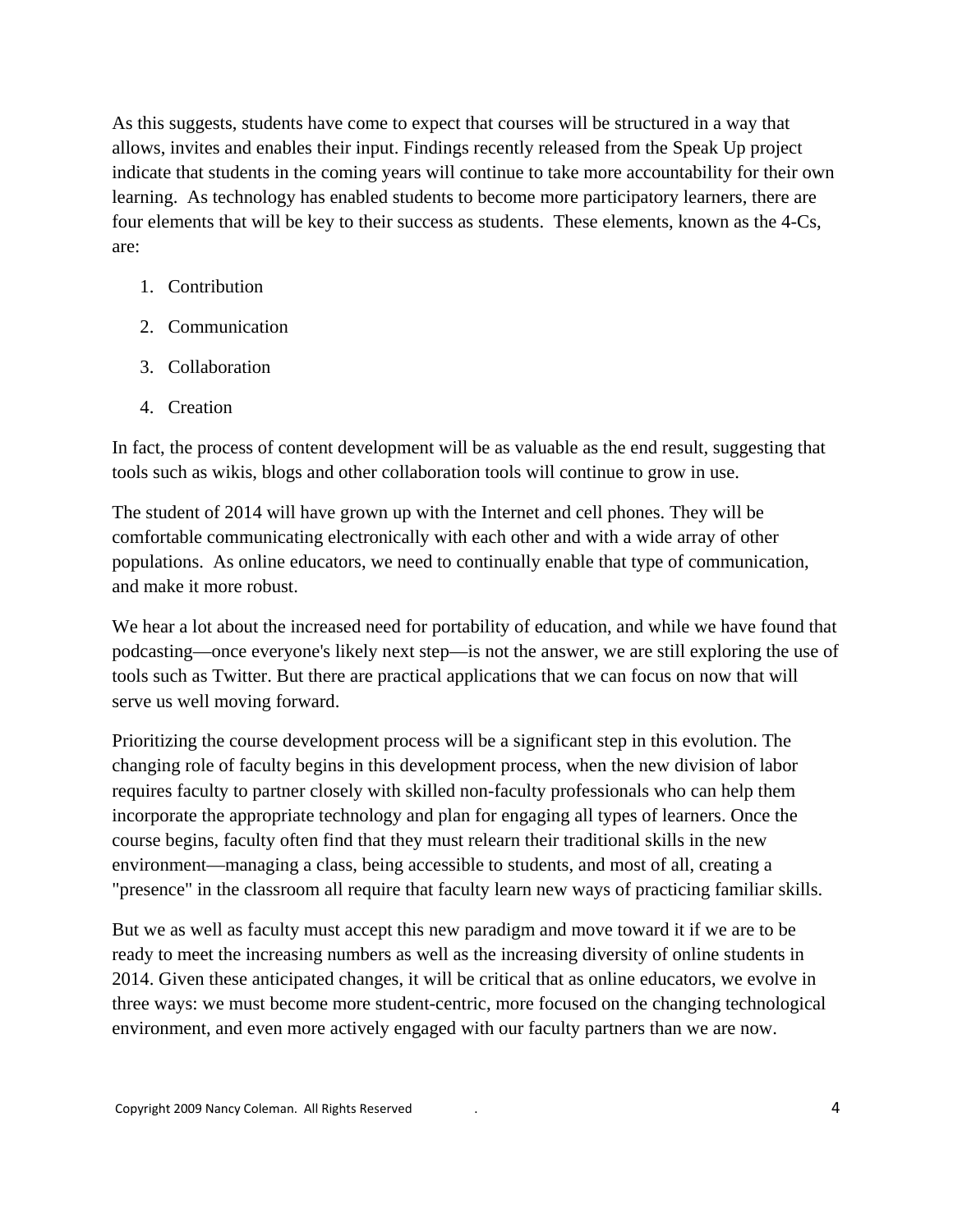What does it mean for us to be more student-centric? Primarily this means creating a more flexible structure for learning, one in which students can build connections with others while acquiring the tools they require for success in whatever motivated them to seek online education in the first place. At the same time, we must be preparing for the demands of a growing international student population, with all the demands that this new segment will bring. And we must do what we already do increasingly well: we must continually institute new retention strategies that strengthen our students' engagement and affiliation with the institution.

It seems at this point that the current drive in technology is toward making online education more portable, more available to students in a variety of environments. As we pursue this goal, our guiding principle should be to identify tools that facilitate and enhance the four Cs. These tools will be those that enable more communication among students and between students and faculty, and those that enhance students' ability to build and do—in other words, to contribute, collaborate and create their own understanding.

We must also strengthen our already strong ties to our faculty partners and be prepared to offer new faculty both the tools they will need and an understanding of the existing best practices in online course development. While this certainly means enhancing our communication and information sharing with faculty, one of the best ways to achieve this needed orientation of faculty is to engage new faculty with experienced online educators—that is, by faculty teaching faculty.

What other design considerations will be important to consider in the coming years? There are a number of things that we are already doing that we can push to do more, and do better. These include:

- **Feedback**  Students will value positive reinforcement at accelerated rates. They want access to responses that tell them how they are doing and how they can do it better.
- **Action**  Gen Ys/Millennials appreciate the challenge of opportunity and accept challenges. They want to be challenged to learn on their own, and not be lectured to.
- **Structure**  Millennials grew up in a culture where parents paid a lot of attention to them. Their events were structured and scheduled. Multi-tasking is a way of life for them and they are good at it. Education must fit somewhere in that schedule and it is unlikely to be their sole focus at any one given time.
- **Friendship and connection** Learners say they want to study with people with whom they feel a connection. They like being friends with fellow students and will group themselves accordingly. Social networking groups exist outside the classroom to provide the platform for global, virtual friendships to form and grow.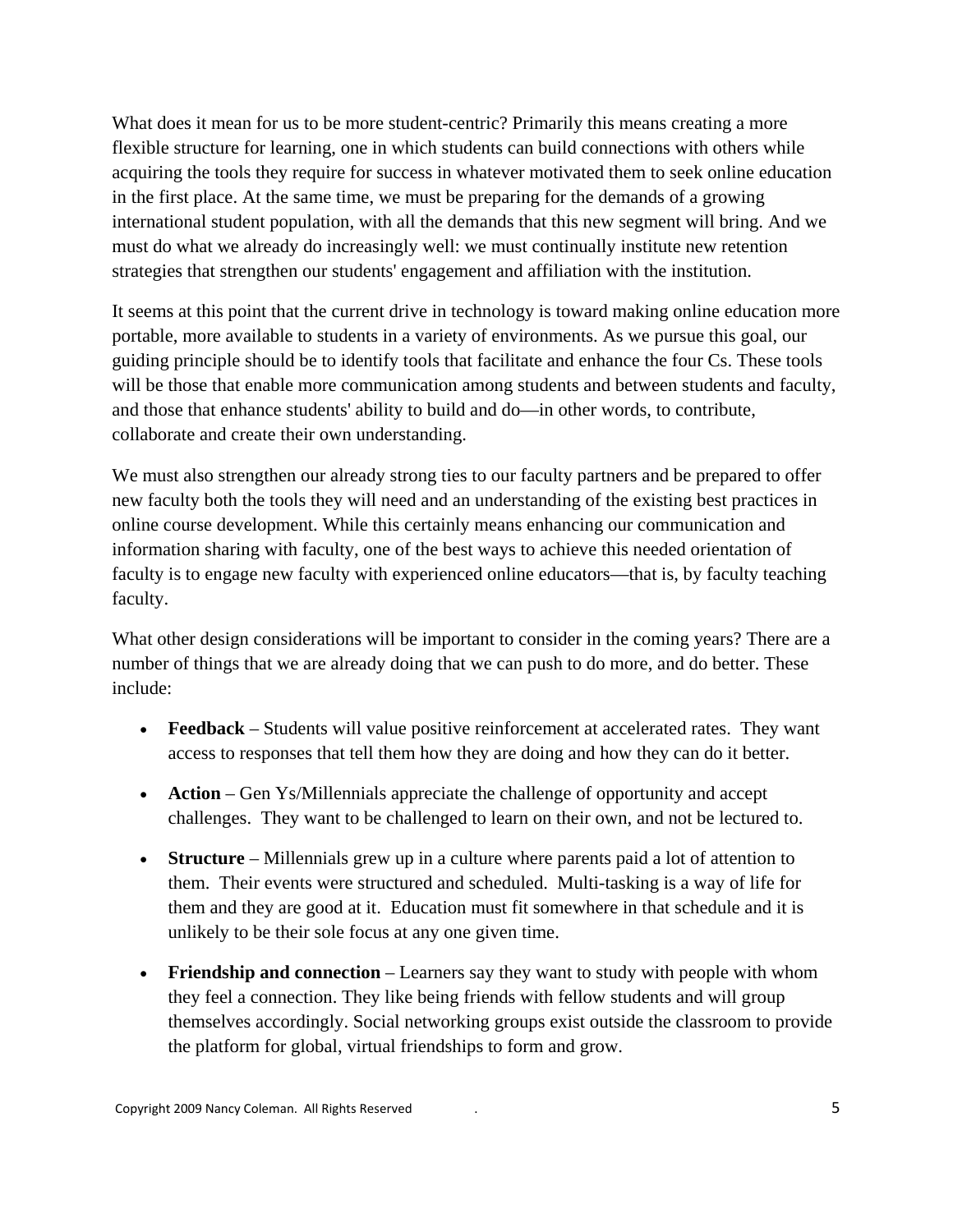- **Technology** Many of the students of 2014 will not be able to remember life before technology. They expect immediate information retrieval no matter where they are, as well as portability and tools that enable them to collaborate and communicate.
- **Globalism and Diversity** It's likely that, with friends and classmates all over the world, future learners grew up seeing things as global, connected, and open for business 24/7.

These elements form the very core of what attracts students to online education, and we will solidify their commitment to this delivery modality only if we enable these elements for them. As students continue to grow more sophisticated in their learning styles and motivations, so must we, as educators, adapt the online environment to meet the needs of tomorrow's learners.

*Kind thanks to Jan Morris for her expert editing.*